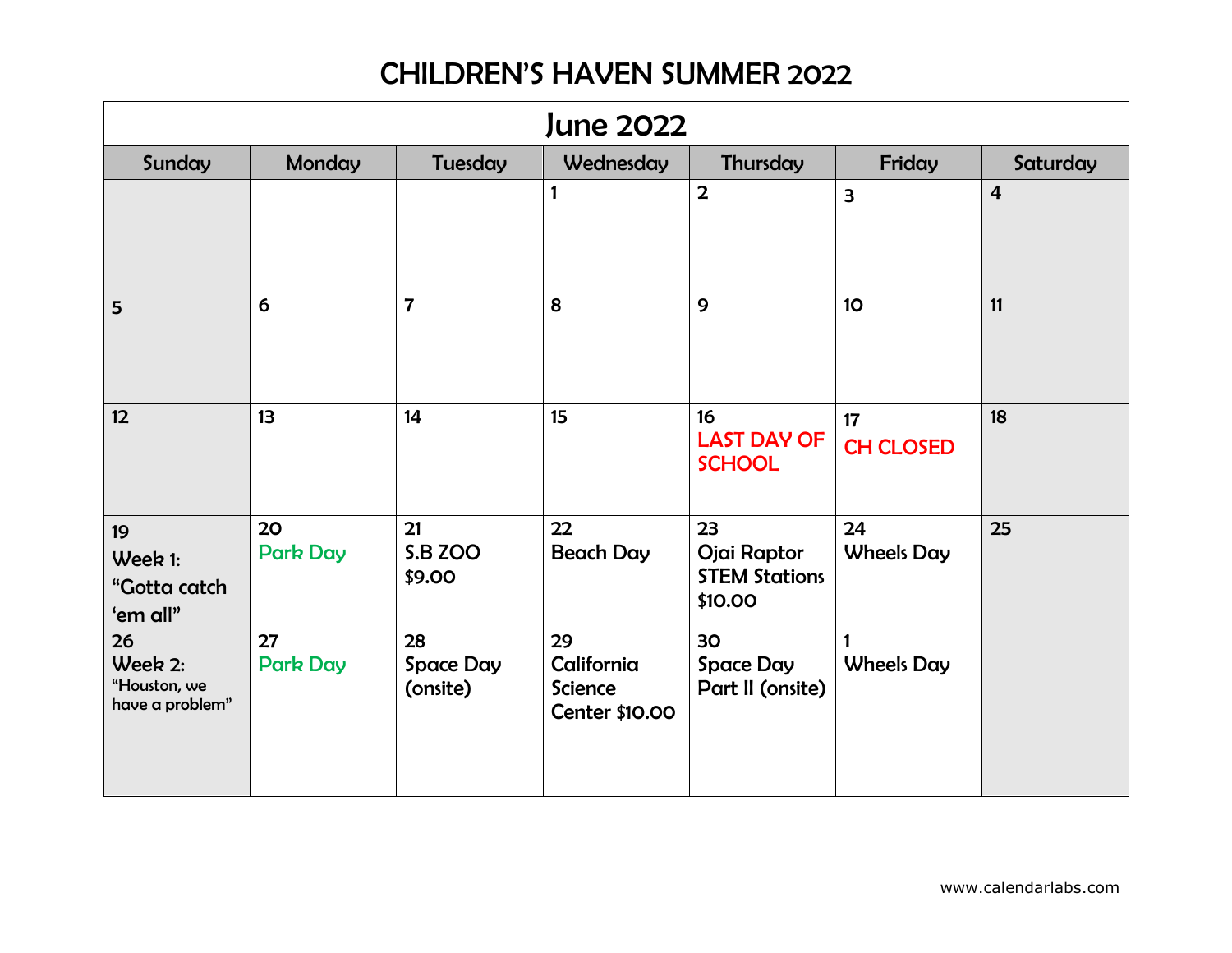| <b>July 2022</b>                                               |                                             |                                            |                                     |                                                                 |                           |                |  |
|----------------------------------------------------------------|---------------------------------------------|--------------------------------------------|-------------------------------------|-----------------------------------------------------------------|---------------------------|----------------|--|
| Sunday                                                         | <b>Monday</b>                               | Tuesday                                    | Wednesday                           | Thursday                                                        | Friday                    | Saturday       |  |
|                                                                |                                             |                                            |                                     |                                                                 | 1                         | $\overline{2}$ |  |
| $\overline{\mathbf{3}}$<br>Week 3:<br>"Oh yeah, Mario<br>time" | $\overline{\mathbf{4}}$<br><b>CH CLOSED</b> | 5<br><b>Park Day</b>                       | 6<br><b>Beach Day</b>               | $\overline{7}$<br>Mario &<br><b>Friends</b><br>(onsite)         | 8<br><b>Water Play</b>    | 9              |  |
| 10 <sub>o</sub><br>Week 4:<br>"You're a Pirate"                | 11<br><b>Park Day</b>                       | 12<br>Pirate<br>Scavenger<br>Hunt (onsite) | 13<br><b>Pirate Day</b><br>(onsite) | 14<br><b>Kids World</b><br>Alameda<br>Park, SB                  | 15<br><b>Wheels Day</b>   | 16             |  |
| 17<br>Week 5:<br>"GAME ON"                                     | 18<br><b>Park Day</b>                       | 19<br>DEFY in T.O.<br>\$20.00              | 20<br><b>Beach Day</b>              | 21<br><b>CH Olympic</b><br><b>Games</b><br>(onsite)             | 22<br><b>Carnival Day</b> | 23             |  |
| 24<br>Week 6:<br>"Knowledge is<br>power"                       | 25<br><b>Park Day</b>                       | 26<br><b>SEABEE STEM</b><br>Center         | 27<br>Jeopardy Day<br>(onsite)      | 28<br>Engineering<br>(onsite)<br>Build-a-<br>bridge<br>Egg drop | 29<br><b>Wheels Day</b>   |                |  |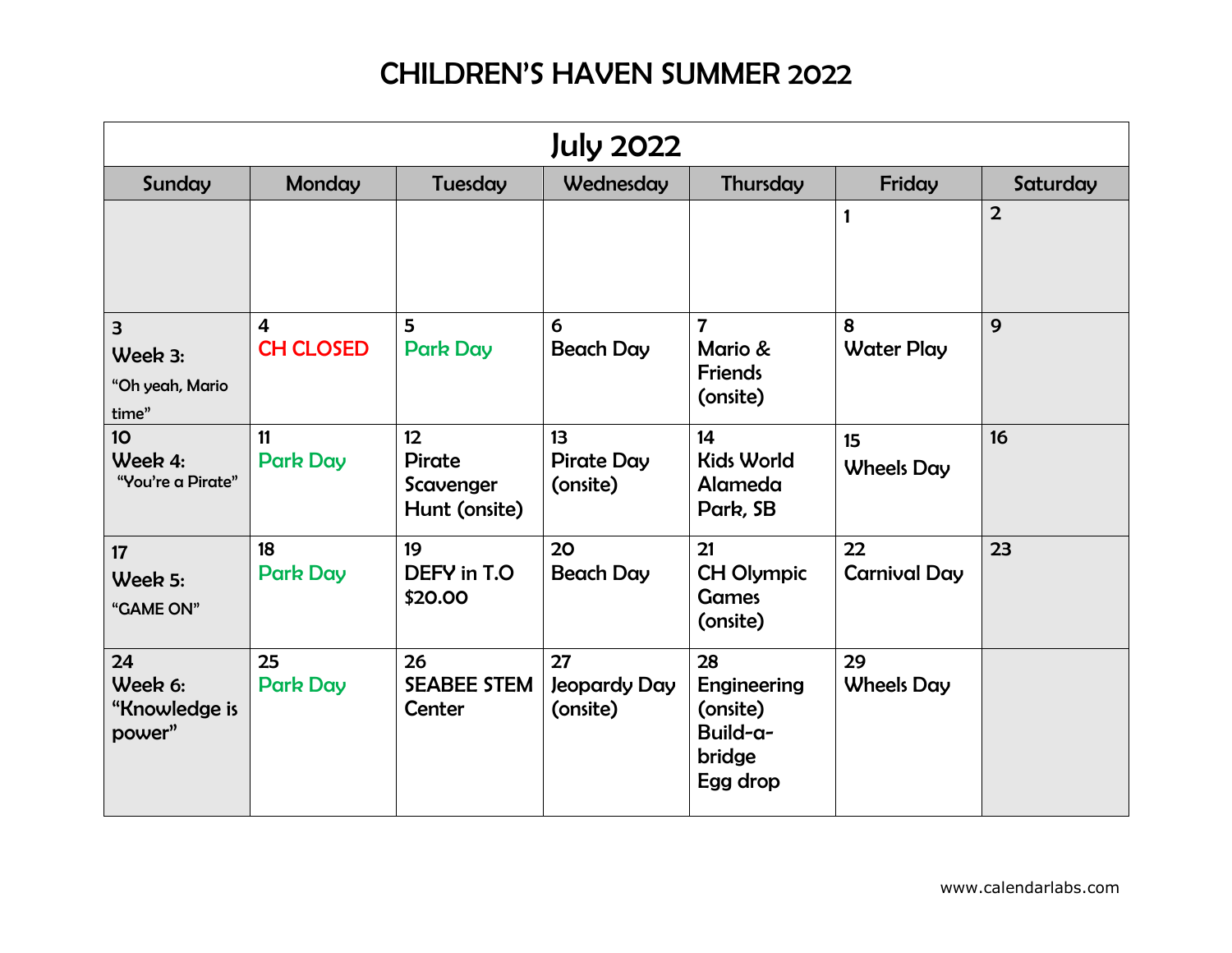| August 2022                                               |                        |                                            |                                             |                                                 |                                |          |  |
|-----------------------------------------------------------|------------------------|--------------------------------------------|---------------------------------------------|-------------------------------------------------|--------------------------------|----------|--|
| Sunday                                                    | <b>Monday</b>          | Tuesday                                    | Wednesday                                   | Thursday                                        | Friday                         | Saturday |  |
| Week 7:<br>"Piece of<br>Cake"                             | <b>Park Day</b>        | $\overline{2}$<br>Restaurant<br>Tour       | $\overline{\mathbf{3}}$<br><b>Beach Day</b> | $\overline{4}$<br><b>Baking Day</b><br>(onsite) | 5<br><b>Movie Day</b>          | 6        |  |
| $\overline{7}$<br>Week 8:<br>"SAVE THE<br><b>PLANET</b> " | 8<br><b>Park Day</b>   | 9<br>Beach<br>Cleanup @<br>Harbor          | 10 <sub>o</sub><br>Landfill<br>Fieldtrip?   | 11<br>Sustainability<br>Day (onsite)            | 12<br><b>Water Play</b><br>Day | 13       |  |
| 14<br>Week 9:<br>"Life finds a<br>way"                    | 15<br><b>Park Day</b>  | 16<br><b>Casitas Water</b><br>Park \$15.00 | 17<br><b>Beach Day</b>                      | 18<br>La Brea Tar<br><b>Pits</b>                | 19<br><b>Carnival Day</b>      | 20       |  |
| 21                                                        | 22<br><b>CH CLOSED</b> | 23<br><b>CH CLOSED</b>                     | 24<br><b>FIRST DAY</b><br>OF SCHOOL         | 25                                              | 26                             | 27       |  |
| 28                                                        | 29                     | 30                                         | 31                                          |                                                 |                                |          |  |